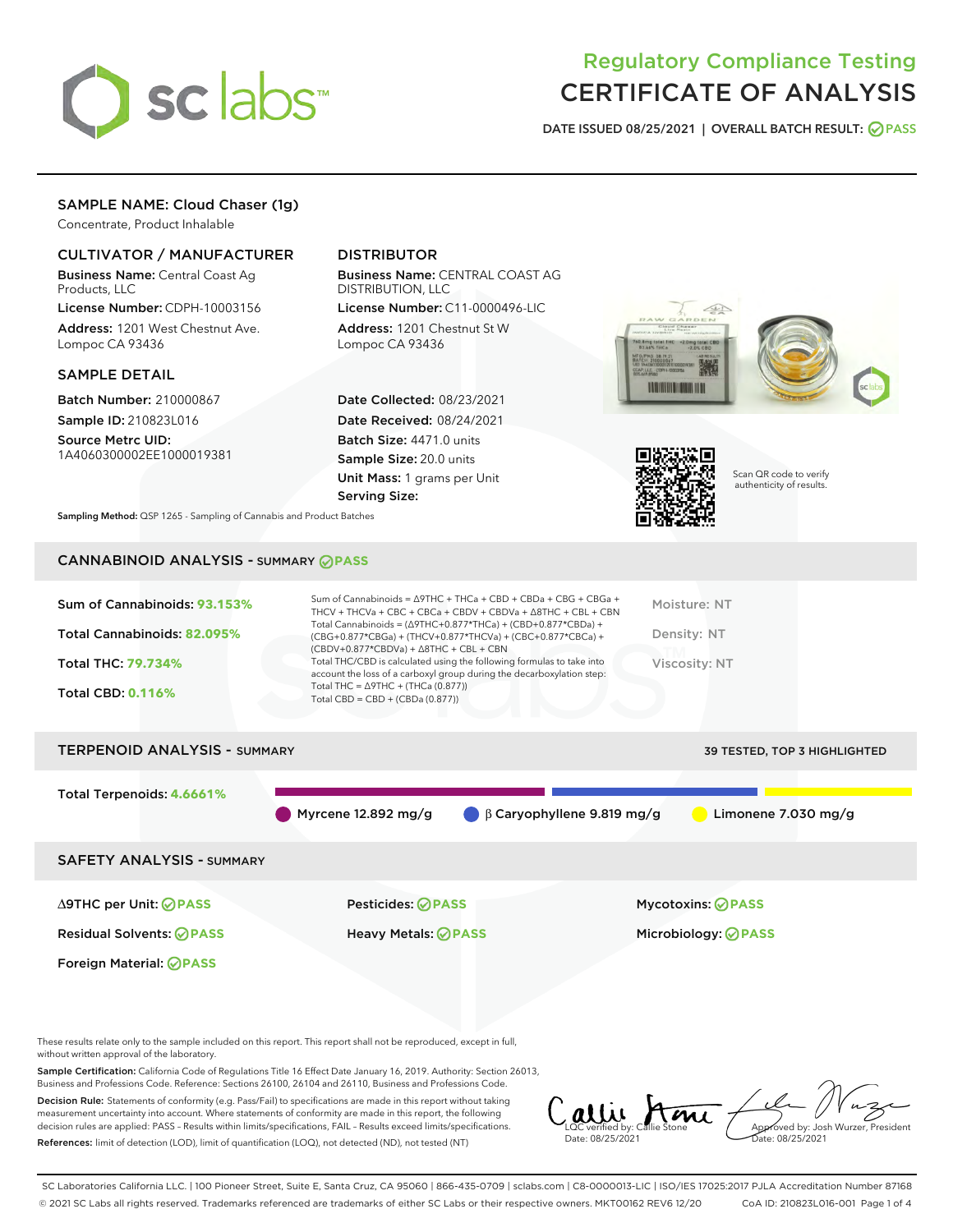



CLOUD CHASER (1G) | DATE ISSUED 08/25/2021 | OVERALL BATCH RESULT: ○ PASS

#### CANNABINOID TEST RESULTS - 08/25/2021 2 PASS

Tested by high-performance liquid chromatography with diode-array detection (HPLC-DAD). **Method:** QSP 1157 - Analysis of Cannabinoids by HPLC-DAD

#### TOTAL CANNABINOIDS: **82.095%**

Total Cannabinoids (Total THC) + (Total CBD) + (Total CBG) + (Total THCV) + (Total CBC) + (Total CBDV) + ∆8THC + CBL + CBN

TOTAL THC: **79.734%** Total THC (∆9THC+0.877\*THCa)

TOTAL CBD: **0.116%**

Total CBD (CBD+0.877\*CBDa)

TOTAL CBG: 1.27% Total CBG (CBG+0.877\*CBGa)

TOTAL THCV: 0.376% Total THCV (THCV+0.877\*THCVa)

TOTAL CBC: 0.599% Total CBC (CBC+0.877\*CBCa)

TOTAL CBDV: ND Total CBDV (CBDV+0.877\*CBDVa)

| <b>COMPOUND</b> | LOD/LOQ<br>(mg/g)          | <b>MEASUREMENT</b><br><b>UNCERTAINTY</b><br>(mg/g) | <b>RESULT</b><br>(mg/g) | <b>RESULT</b><br>(%) |
|-----------------|----------------------------|----------------------------------------------------|-------------------------|----------------------|
| <b>THCa</b>     | 0.05/0.14                  | ±22.479                                            | 874.65                  | 87.465               |
| <b>A9THC</b>    | 0.06 / 0.26                | ±1.041                                             | 30.27                   | 3.027                |
| <b>CBGa</b>     | 0.1/0.2                    | ±0.62                                              | 11.9                    | 1.19                 |
| <b>CBCa</b>     | 0.07 / 0.28                | ±0.334                                             | 6.83                    | 0.683                |
| <b>THCVa</b>    | 0.07/0.20                  | ±0.205                                             | 4.29                    | 0.429                |
| <b>CBG</b>      | 0.06/0.19                  | ±0.089                                             | 2.27                    | 0.227                |
| <b>CBDa</b>     | 0.02/0.19                  | ±0.039                                             | 1.32                    | 0.132                |
| A8THC           | 0.1/0.4                    | N/A                                                | <b>ND</b>               | <b>ND</b>            |
| <b>THCV</b>     | 0.1/0.2                    | N/A                                                | <b>ND</b>               | <b>ND</b>            |
| <b>CBD</b>      | 0.07/0.29                  | N/A                                                | <b>ND</b>               | <b>ND</b>            |
| <b>CBDV</b>     | 0.04 / 0.15                | N/A                                                | <b>ND</b>               | <b>ND</b>            |
| <b>CBDVa</b>    | 0.03/0.53                  | N/A                                                | <b>ND</b>               | <b>ND</b>            |
| <b>CBL</b>      | 0.06 / 0.24                | N/A                                                | <b>ND</b>               | <b>ND</b>            |
| <b>CBN</b>      | 0.1/0.3                    | N/A                                                | <b>ND</b>               | <b>ND</b>            |
| <b>CBC</b>      | 0.2 / 0.5                  | N/A                                                | <b>ND</b>               | <b>ND</b>            |
|                 | <b>SUM OF CANNABINOIDS</b> |                                                    | 931.53 mg/g             | 93.153%              |

#### **UNIT MASS: 1 grams per Unit**

| ∆9THC per Unit                        | 1120 per-package limit     | 30.27 mg/unit<br><b>PASS</b> |
|---------------------------------------|----------------------------|------------------------------|
| <b>Total THC per Unit</b>             |                            | 797.34 mg/unit               |
| <b>CBD per Unit</b>                   |                            | <b>ND</b>                    |
| <b>Total CBD per Unit</b>             |                            | $1.16$ mg/unit               |
| Sum of Cannabinoids<br>per Unit       |                            | 931.53 mg/unit               |
| <b>Total Cannabinoids</b><br>per Unit |                            | 820.95 mg/unit               |
| <b>MOISTURE TEST RESULT</b>           | <b>DENSITY TEST RESULT</b> | <b>VISCOSITY TEST RESULT</b> |

Not Tested

Not Tested

Not Tested

#### TERPENOID TEST RESULTS - 08/25/2021

Terpene analysis utilizing gas chromatography-flame ionization detection (GC-FID). **Method:** QSP 1192 - Analysis of Terpenoids by GC-FID

| <b>COMPOUND</b>         | LOD/LOQ<br>(mg/g) | <b>MEASUREMENT</b><br><b>UNCERTAINTY</b><br>(mg/g) | <b>RESULT</b><br>(mg/g)                         | <b>RESULT</b><br>$(\%)$ |
|-------------------------|-------------------|----------------------------------------------------|-------------------------------------------------|-------------------------|
| <b>Myrcene</b>          | 0.008 / 0.025     | ±0.1663                                            | 12.892                                          | 1.2892                  |
| $\beta$ Caryophyllene   | 0.004 / 0.012     | ±0.3496                                            | 9.819                                           | 0.9819                  |
| Limonene                | 0.005 / 0.016     | ±0.1005                                            | 7.030                                           | 0.7030                  |
| $\alpha$ Humulene       | 0.009 / 0.029     | ±0.1002                                            | 3.121                                           | 0.3121                  |
| Linalool                | 0.009 / 0.032     | ±0.1163                                            | 3.061                                           | 0.3061                  |
| $\alpha$ Bisabolol      | 0.008 / 0.026     | ±0.0976                                            | 1.827                                           | 0.1827                  |
| $\beta$ Pinene          | 0.004 / 0.014     | ±0.0149                                            | 1.298                                           | 0.1298                  |
| $\alpha$ Pinene         | 0.005 / 0.017     | ±0.0098                                            | 1.134                                           | 0.1134                  |
| Caryophyllene<br>Oxide  | 0.010 / 0.033     | ±0.0494                                            | 1.075                                           | 0.1075                  |
| Terpineol               | 0.016 / 0.055     | ±0.0573                                            | 0.933                                           | 0.0933                  |
| Fenchol                 | 0.010 / 0.034     | ±0.0345                                            | 0.892                                           | 0.0892                  |
| Ocimene                 | 0.011 / 0.038     | ±0.0285                                            | 0.888                                           | 0.0888                  |
| Nerolidol               | 0.009 / 0.028     | ±0.0461                                            | 0.733                                           | 0.0733                  |
| Terpinolene             | 0.008 / 0.026     | ±0.0098                                            | 0.480                                           | 0.0480                  |
| Guaiol                  | 0.009 / 0.030     | ±0.0197                                            | 0.417                                           | 0.0417                  |
| trans-ß-Farnesene       | 0.008 / 0.025     | ±0.0133                                            | 0.376                                           | 0.0376                  |
| <b>Borneol</b>          | 0.005 / 0.016     | ±0.0118                                            | 0.280                                           | 0.0280                  |
| Camphene                | 0.005 / 0.015     | ±0.0015                                            | 0.130                                           | 0.0130                  |
| Fenchone                | 0.009 / 0.028     | ±0.0029                                            | 0.099                                           | 0.0099                  |
| Citronellol             | 0.003 / 0.010     | ±0.0036                                            | 0.073                                           | 0.0073                  |
| Sabinene Hydrate        | 0.006 / 0.022     | ±0.0018                                            | 0.046                                           | 0.0046                  |
| Nerol                   | 0.003 / 0.011     | ±0.0016                                            | 0.037                                           | 0.0037                  |
| $\gamma$ Terpinene      | 0.006 / 0.018     | ±0.0003                                            | 0.020                                           | 0.0020                  |
| $\alpha$ Phellandrene   | 0.006 / 0.020     | N/A                                                | <loq< th=""><th><loq< th=""></loq<></th></loq<> | <loq< th=""></loq<>     |
| $\alpha$ Terpinene      | 0.005 / 0.017     | N/A                                                | <loq< th=""><th><loq< th=""></loq<></th></loq<> | <loq< th=""></loq<>     |
| Sabinene                | 0.004 / 0.014     | N/A                                                | <b>ND</b>                                       | <b>ND</b>               |
| 3 Carene                | 0.005 / 0.018     | N/A                                                | <b>ND</b>                                       | <b>ND</b>               |
| p-Cymene                | 0.005 / 0.016     | N/A                                                | <b>ND</b>                                       | <b>ND</b>               |
| Eucalyptol              | 0.006 / 0.018     | N/A                                                | <b>ND</b>                                       | <b>ND</b>               |
| (-)-Isopulegol          | 0.005 / 0.016     | N/A                                                | <b>ND</b>                                       | <b>ND</b>               |
| Camphor                 | 0.006 / 0.019     | N/A                                                | ND                                              | ND                      |
| Isoborneol              | 0.004 / 0.012     | N/A                                                | <b>ND</b>                                       | ND                      |
| Menthol                 | 0.008 / 0.025     | N/A                                                | <b>ND</b>                                       | ND                      |
| R-(+)-Pulegone          | 0.003 / 0.011     | N/A                                                | ND                                              | ND                      |
| Geraniol                | 0.002 / 0.007     | N/A                                                | ND                                              | ND                      |
| <b>Geranyl Acetate</b>  | 0.004 / 0.014     | N/A                                                | ND                                              | ND                      |
| $\alpha$ Cedrene        | 0.005 / 0.016     | N/A                                                | ND                                              | ND                      |
| Valencene               | 0.009 / 0.030     | N/A                                                | ND                                              | ND                      |
| Cedrol                  | 0.008 / 0.027     | N/A                                                | <b>ND</b>                                       | <b>ND</b>               |
| <b>TOTAL TERPENOIDS</b> |                   |                                                    | 46.661 mg/g                                     | 4.6661%                 |

SC Laboratories California LLC. | 100 Pioneer Street, Suite E, Santa Cruz, CA 95060 | 866-435-0709 | sclabs.com | C8-0000013-LIC | ISO/IES 17025:2017 PJLA Accreditation Number 87168 © 2021 SC Labs all rights reserved. Trademarks referenced are trademarks of either SC Labs or their respective owners. MKT00162 REV6 12/20 CoA ID: 210823L016-001 Page 2 of 4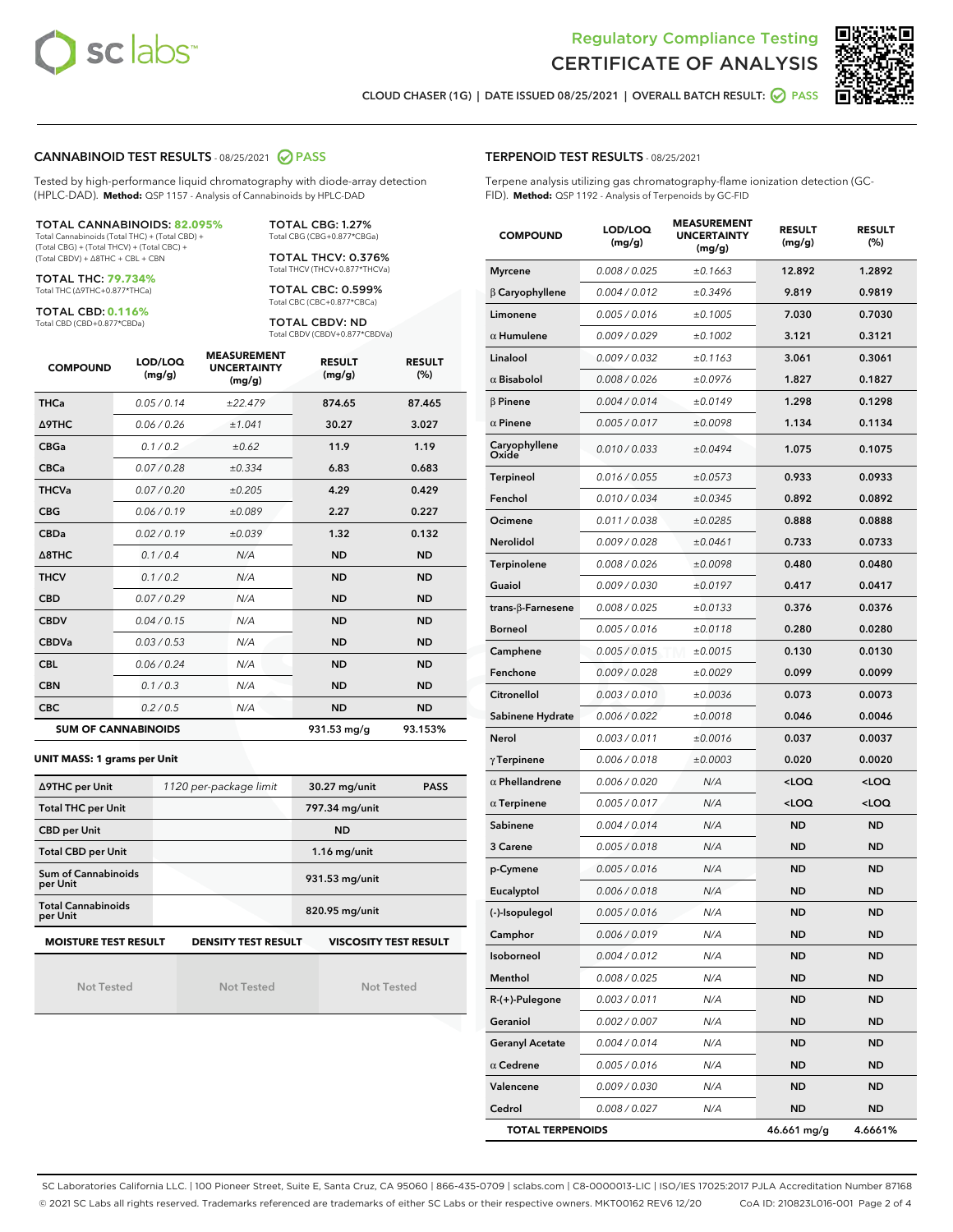



CLOUD CHASER (1G) | DATE ISSUED 08/25/2021 | OVERALL BATCH RESULT: ● PASS

# CATEGORY 1 PESTICIDE TEST RESULTS - 08/25/2021 2 PASS

Pesticide and plant growth regulator analysis utilizing high-performance liquid chromatography-mass spectrometry (HPLC-MS) or gas chromatography-mass spectrometry (GC-MS). \*GC-MS utilized where indicated. **Method:** QSP 1212 - Analysis of Pesticides and Mycotoxins by LC-MS or QSP 1213 - Analysis of Pesticides by GC-MS

| <b>COMPOUND</b>             | LOD/LOQ<br>$(\mu g/g)$ | <b>ACTION</b><br><b>LIMIT</b><br>$(\mu g/g)$ | <b>MEASUREMENT</b><br><b>UNCERTAINTY</b><br>$(\mu g/g)$ | <b>RESULT</b><br>$(\mu g/g)$ | <b>RESULT</b> |
|-----------------------------|------------------------|----------------------------------------------|---------------------------------------------------------|------------------------------|---------------|
| Aldicarb                    | 0.03 / 0.08            | $\ge$ LOD                                    | N/A                                                     | <b>ND</b>                    | <b>PASS</b>   |
| Carbofuran                  | 0.02 / 0.05            | $\geq$ LOD                                   | N/A                                                     | <b>ND</b>                    | <b>PASS</b>   |
| Chlordane*                  | 0.03 / 0.08            | $\ge$ LOD                                    | N/A                                                     | <b>ND</b>                    | <b>PASS</b>   |
| Chlorfenapyr*               | 0.03/0.10              | $\geq$ LOD                                   | N/A                                                     | <b>ND</b>                    | <b>PASS</b>   |
| Chlorpyrifos                | 0.02 / 0.06            | $\ge$ LOD                                    | N/A                                                     | <b>ND</b>                    | <b>PASS</b>   |
| Coumaphos                   | 0.02 / 0.07            | $\ge$ LOD                                    | N/A                                                     | <b>ND</b>                    | <b>PASS</b>   |
| Daminozide                  | 0.02 / 0.07            | $\ge$ LOD                                    | N/A                                                     | <b>ND</b>                    | <b>PASS</b>   |
| <b>DDVP</b><br>(Dichlorvos) | 0.03/0.09              | $>$ LOD                                      | N/A                                                     | <b>ND</b>                    | <b>PASS</b>   |
| Dimethoate                  | 0.03 / 0.08            | $\ge$ LOD                                    | N/A                                                     | <b>ND</b>                    | <b>PASS</b>   |
| Ethoprop(hos)               | 0.03/0.10              | $>$ LOD                                      | N/A                                                     | <b>ND</b>                    | <b>PASS</b>   |
| Etofenprox                  | 0.02 / 0.06            | $\ge$ LOD                                    | N/A                                                     | <b>ND</b>                    | <b>PASS</b>   |
| Fenoxycarb                  | 0.03 / 0.08            | $\ge$ LOD                                    | N/A                                                     | <b>ND</b>                    | <b>PASS</b>   |
| Fipronil                    | 0.03/0.08              | $\ge$ LOD                                    | N/A                                                     | <b>ND</b>                    | <b>PASS</b>   |
| Imazalil                    | 0.02 / 0.06            | $>$ LOD                                      | N/A                                                     | <b>ND</b>                    | <b>PASS</b>   |
| <b>Methiocarb</b>           | 0.02 / 0.07            | $\ge$ LOD                                    | N/A                                                     | <b>ND</b>                    | <b>PASS</b>   |
| Methyl<br>parathion         | 0.03/0.10              | $\ge$ LOD                                    | N/A                                                     | <b>ND</b>                    | <b>PASS</b>   |
| <b>Mevinphos</b>            | 0.03/0.09              | $\ge$ LOD                                    | N/A                                                     | <b>ND</b>                    | <b>PASS</b>   |
| Paclobutrazol               | 0.02 / 0.05            | $>$ LOD                                      | N/A                                                     | <b>ND</b>                    | <b>PASS</b>   |
| Propoxur                    | 0.03/0.09              | $\ge$ LOD                                    | N/A                                                     | <b>ND</b>                    | <b>PASS</b>   |
| Spiroxamine                 | 0.03/0.08              | $\ge$ LOD                                    | N/A                                                     | <b>ND</b>                    | <b>PASS</b>   |
| Thiacloprid                 | 0.03/0.10              | $\ge$ LOD                                    | N/A                                                     | <b>ND</b>                    | <b>PASS</b>   |

# CATEGORY 2 PESTICIDE TEST RESULTS - 08/25/2021 @ PASS

| <b>COMPOUND</b>          | LOD/LOO<br>$(\mu g/g)$ | <b>ACTION</b><br>LIMIT<br>$(\mu g/g)$ | <b>MEASUREMENT</b><br><b>UNCERTAINTY</b><br>$(\mu g/g)$ | <b>RESULT</b><br>$(\mu g/g)$ | <b>RESULT</b> |
|--------------------------|------------------------|---------------------------------------|---------------------------------------------------------|------------------------------|---------------|
| Abamectin                | 0.03/0.10              | 0.1                                   | N/A                                                     | <b>ND</b>                    | <b>PASS</b>   |
| Acephate                 | 0.02/0.07              | 0.1                                   | N/A                                                     | <b>ND</b>                    | <b>PASS</b>   |
| Acequinocyl              | 0.02/0.07              | 0.1                                   | N/A                                                     | <b>ND</b>                    | <b>PASS</b>   |
| Acetamiprid              | 0.02/0.05              | 0.1                                   | N/A                                                     | <b>ND</b>                    | <b>PASS</b>   |
| Azoxystrobin             | 0.02/0.07              | 0.1                                   | N/A                                                     | <b>ND</b>                    | <b>PASS</b>   |
| <b>Bifenazate</b>        | 0.01/0.04              | 0.1                                   | N/A                                                     | <b>ND</b>                    | <b>PASS</b>   |
| <b>Bifenthrin</b>        | 0.02/0.05              | 3                                     | N/A                                                     | <b>ND</b>                    | <b>PASS</b>   |
| <b>Boscalid</b>          | 0.03/0.09              | 0.1                                   | N/A                                                     | <b>ND</b>                    | <b>PASS</b>   |
| Captan                   | 0.19/0.57              | 0.7                                   | N/A                                                     | <b>ND</b>                    | <b>PASS</b>   |
| Carbaryl                 | 0.02/0.06              | 0.5                                   | N/A                                                     | <b>ND</b>                    | <b>PASS</b>   |
| Chlorantranilip-<br>role | 0.04/0.12              | 10                                    | N/A                                                     | <b>ND</b>                    | <b>PASS</b>   |
| Clofentezine             | 0.03/0.09              | 0.1                                   | N/A                                                     | <b>ND</b>                    | <b>PASS</b>   |

# CATEGORY 2 PESTICIDE TEST RESULTS - 08/25/2021 continued

| <b>COMPOUND</b>               | LOD/LOQ<br>(µg/g) | <b>ACTION</b><br><b>LIMIT</b><br>$(\mu g/g)$ | <b>MEASUREMENT</b><br><b>UNCERTAINTY</b><br>$(\mu g/g)$ | <b>RESULT</b><br>(µg/g) | <b>RESULT</b> |
|-------------------------------|-------------------|----------------------------------------------|---------------------------------------------------------|-------------------------|---------------|
| Cyfluthrin                    | 0.12 / 0.38       | $\overline{c}$                               | N/A                                                     | ND                      | <b>PASS</b>   |
| Cypermethrin                  | 0.11 / 0.32       | $\mathcal{I}$                                | N/A                                                     | ND                      | <b>PASS</b>   |
| <b>Diazinon</b>               | 0.02 / 0.05       | 0.1                                          | N/A                                                     | <b>ND</b>               | <b>PASS</b>   |
| Dimethomorph                  | 0.03 / 0.09       | 2                                            | N/A                                                     | ND                      | <b>PASS</b>   |
| Etoxazole                     | 0.02 / 0.06       | 0.1                                          | N/A                                                     | ND                      | <b>PASS</b>   |
| Fenhexamid                    | 0.03 / 0.09       | 0.1                                          | N/A                                                     | ND                      | <b>PASS</b>   |
| Fenpyroximate                 | 0.02 / 0.06       | 0.1                                          | N/A                                                     | <b>ND</b>               | <b>PASS</b>   |
| Flonicamid                    | 0.03 / 0.10       | 0.1                                          | N/A                                                     | ND                      | <b>PASS</b>   |
| Fludioxonil                   | 0.03 / 0.10       | 0.1                                          | N/A                                                     | ND                      | <b>PASS</b>   |
| Hexythiazox                   | 0.02 / 0.07       | 0.1                                          | N/A                                                     | ND                      | <b>PASS</b>   |
| Imidacloprid                  | 0.04 / 0.11       | 5                                            | N/A                                                     | ND                      | <b>PASS</b>   |
| Kresoxim-methyl               | 0.02 / 0.07       | 0.1                                          | N/A                                                     | ND                      | <b>PASS</b>   |
| Malathion                     | 0.03 / 0.09       | 0.5                                          | N/A                                                     | <b>ND</b>               | <b>PASS</b>   |
| Metalaxyl                     | 0.02 / 0.07       | $\overline{c}$                               | N/A                                                     | ND                      | <b>PASS</b>   |
| Methomyl                      | 0.03 / 0.10       | 1                                            | N/A                                                     | ND                      | <b>PASS</b>   |
| Myclobutanil                  | 0.03 / 0.09       | 0.1                                          | N/A                                                     | <b>ND</b>               | <b>PASS</b>   |
| Naled                         | 0.02 / 0.07       | 0.1                                          | N/A                                                     | ND                      | <b>PASS</b>   |
| Oxamyl                        | 0.04 / 0.11       | 0.5                                          | N/A                                                     | ND                      | <b>PASS</b>   |
| Pentachloronitro-<br>benzene* | 0.03 / 0.09       | 0.1                                          | N/A                                                     | ND                      | <b>PASS</b>   |
| Permethrin                    | 0.04 / 0.12       | 0.5                                          | N/A                                                     | ND                      | <b>PASS</b>   |
| Phosmet                       | 0.03 / 0.10       | 0.1                                          | N/A                                                     | ND                      | <b>PASS</b>   |
| Piperonylbu-<br>toxide        | 0.02 / 0.07       | 3                                            | N/A                                                     | ND                      | <b>PASS</b>   |
| Prallethrin                   | 0.03 / 0.08       | 0.1                                          | N/A                                                     | ND                      | <b>PASS</b>   |
| Propiconazole                 | 0.02 / 0.07       | 0.1                                          | N/A                                                     | ND                      | <b>PASS</b>   |
| Pyrethrins                    | 0.04 / 0.12       | 0.5                                          | N/A                                                     | ND                      | <b>PASS</b>   |
| Pyridaben                     | 0.02 / 0.07       | 0.1                                          | N/A                                                     | <b>ND</b>               | <b>PASS</b>   |
| Spinetoram                    | 0.02 / 0.07       | 0.1                                          | N/A                                                     | ND                      | <b>PASS</b>   |
| Spinosad                      | 0.02 / 0.07       | 0.1                                          | N/A                                                     | ND                      | <b>PASS</b>   |
| Spiromesifen                  | 0.02 / 0.05       | 0.1                                          | N/A                                                     | <b>ND</b>               | <b>PASS</b>   |
| Spirotetramat                 | 0.02 / 0.06       | 0.1                                          | N/A                                                     | ND                      | <b>PASS</b>   |
| Tebuconazole                  | 0.02 / 0.07       | 0.1                                          | N/A                                                     | ND                      | <b>PASS</b>   |
| Thiamethoxam                  | 0.03 / 0.10       | 5                                            | N/A                                                     | <b>ND</b>               | <b>PASS</b>   |
| Trifloxystrobin               | 0.03 / 0.08       | 0.1                                          | N/A                                                     | <b>ND</b>               | <b>PASS</b>   |

SC Laboratories California LLC. | 100 Pioneer Street, Suite E, Santa Cruz, CA 95060 | 866-435-0709 | sclabs.com | C8-0000013-LIC | ISO/IES 17025:2017 PJLA Accreditation Number 87168 © 2021 SC Labs all rights reserved. Trademarks referenced are trademarks of either SC Labs or their respective owners. MKT00162 REV6 12/20 CoA ID: 210823L016-001 Page 3 of 4